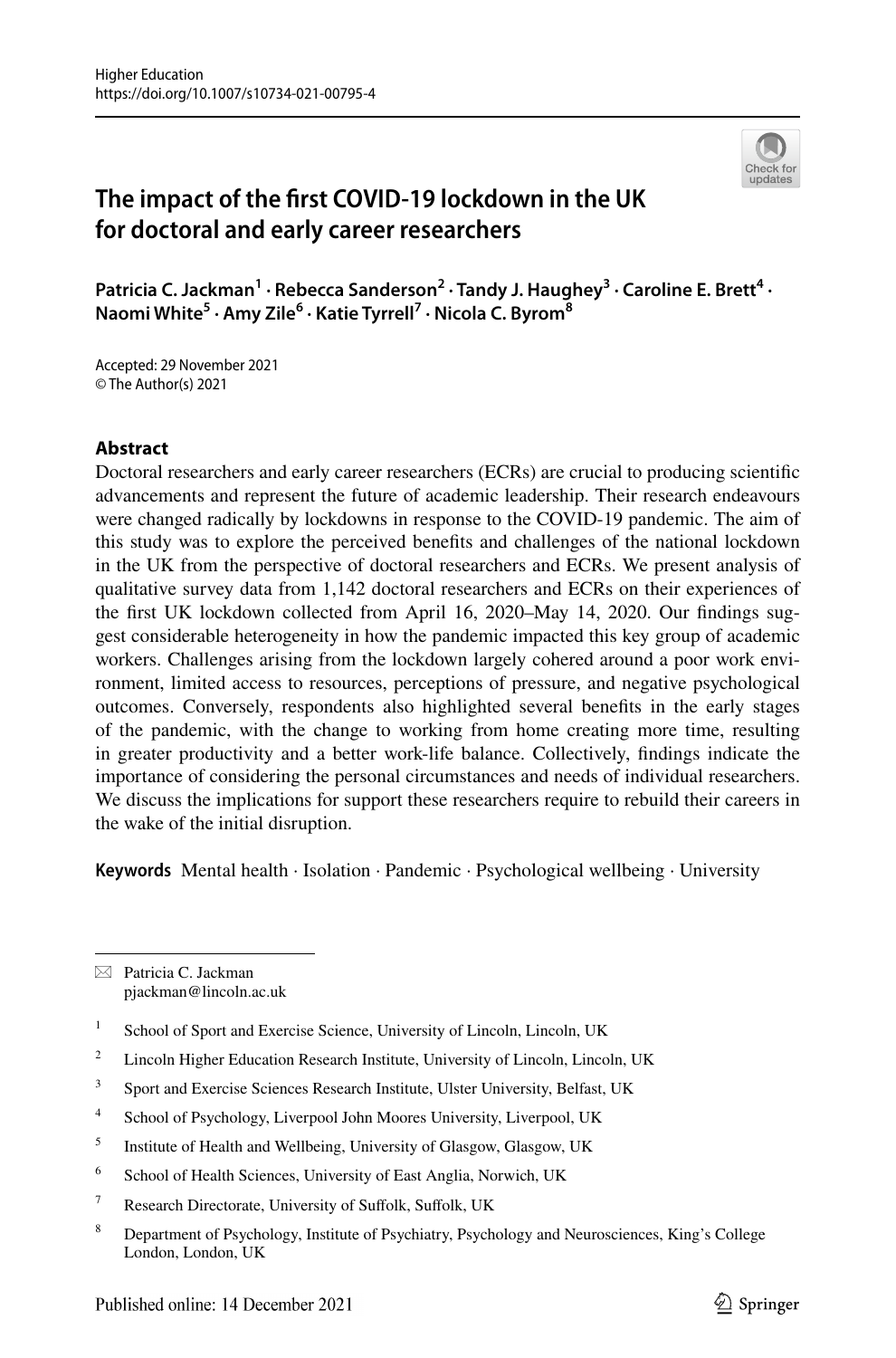#### **Introduction**

The global COVID-19 pandemic has caused rapid and unprecedented changes in how universities operate around the world. This initial shift occurred for the higher education (HE) sector in the UK at the time of the frst national lockdown in March 2020, when universities physically closed their premises and asked the vast majority of employees to work from home to curb the spread of the virus. Eighteen months on, the vaccine roll-out ofer some hope of a return to normality, but many fear the impact of the virus might need to be tolerated on an indefnite basis (Kissler et al., [2020\)](#page-16-0). As the HE sector considers the future work environment, many have suggested this unprecedented period of change ofers an opportunity to "reset" the scientifc establishment and how the next generation of researchers are supported by universities, funders, and the public (Gibson et al., [2020](#page-16-1)). Supporting doctoral researchers and early career researchers (ECRs) should be a key priority for HE institutions, because a lack of support could result in the pandemic having an even greater negative impact on the scientifc community. Doctoral researchers and ECRs are vital to economic growth, innovation, and scientifc knowledge (OECD, [2019\)](#page-17-0) and represent the research leaders of the future. Furthermore, as a substantial proportion of this cohort are likely to remain in academia (Woolston, [2019](#page-17-1)), investing in the futures of doctoral researchers and ECRs is vital for protecting the education of future generations of university students (Greener, [2021\)](#page-16-2).

In the early stages of the pandemic, researchers urged their community to take this opportunity to re-organise priorities, focus on collective rather than individual goals, and pay more attention to mentoring and supporting students (Corbera et al., [2020](#page-15-0)). Inherent in this call was a recognition of the inequalities that the lockdown accentuated (Tatham, [2020;](#page-17-2) Witteman et al., [2021\)](#page-17-3). Higher education commentators have long talked of reimagining the future of university, freed from the binds of neoliberal excess (Izak et al., [2017](#page-16-3)). Against this backdrop, some have warned that we must not wait to see what happens (or does not), but take informed steps to re-shape our work environment (Watermeyer et al., [2021\)](#page-17-4).

Prior to the pandemic, there were substantive concerns about the wellbeing of doctoral researchers and ECRs (Metcalfe et al., [2018](#page-16-4)), with evidence indicating a high prevalence of mental distress (Evans et al., [2018;](#page-16-5) Levecque et al., [2017](#page-16-6); Panger et al., [2014](#page-17-5)). These researchers constitute the most vulnerable group in our institutions, lacking a career track record or job security. Furthermore, they are often the frst to sufer from the stress that has befallen this system (e.g., from the emergence of 'steady state science'—Cozzens, [1990](#page-16-7)). Doctoral researchers face role ambiguity and confict, with high work demands for relatively low reward or support (Metcalfe et al., [2018;](#page-16-4) Schmidt & Hansson, [2018](#page-17-6)). This, combined with a lack of positive feedback on progress (Metcalfe et al., [2018\)](#page-16-4), may contribute to high levels of self-deprecation (Byrom et al., [2020](#page-15-1)). These challenges are accentuated by a culture of poor work-life balance, poor supervisory relationships, fnancial and career concerns, and social isolation (Byrom et al., [2020;](#page-15-1) Metcalfe et al., [2018\)](#page-16-4).

Low career confdence is a substantive contributing factor to the experience of distress among doctoral researchers (Byrom et al., [2020](#page-15-1)). This lack of confidence is unsurprising as there is a substantive mismatch between doctoral researchers' expectations and the harsh reality of building careers within HE (Cornell, [2020](#page-16-8)). Current employment conditions for this community do little to improve the confdence of ECRs, with most facing many years of short-term contracts and continual job insecurity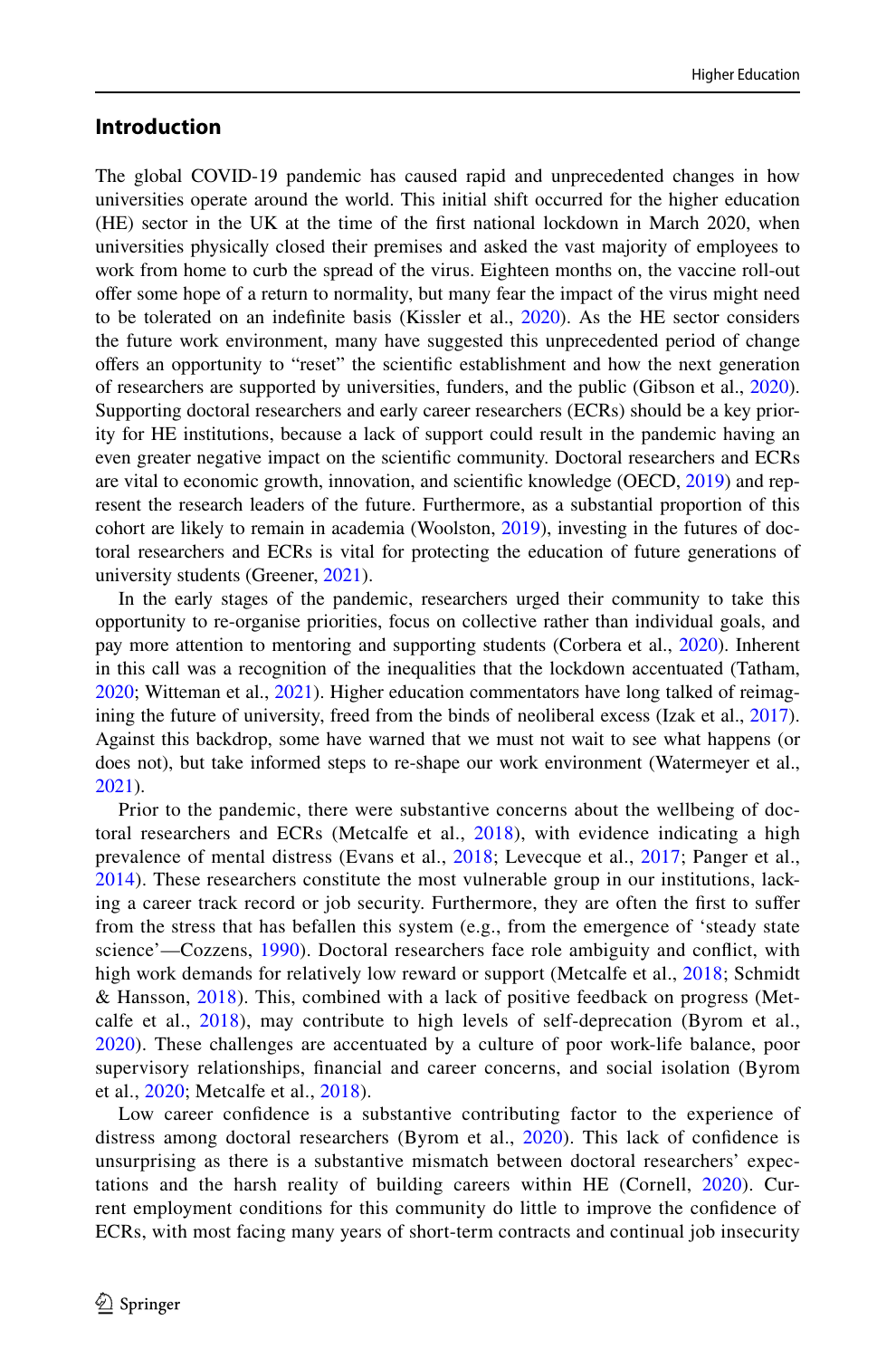(Dorenkamp & Süß, [2017\)](#page-16-9). During the pandemic, these existing problems may have been exacerbated by the time-constrained nature of fxed-term contracts and doctoral programs, as delays—or stoppages—in research caused by lockdowns could jeopardise their research and career development (Paula, [2020\)](#page-17-7). As such, the HE sector has a responsibility to remain aware of the profound impact the lockdowns have had on doctoral researchers and ECRs (Corbera et al., [2020](#page-15-0)).

Therefore, the purpose of this study was to explore qualitatively the impact of the COVID-19 lockdown on doctoral researchers and ECRs in the UK. More specifcally, we sought to address two research questions: (RQ1) what have been the benefts, if any, of the COVID-19 lockdown for doctoral researchers and ECRs?; and (RQ2) what have been the most challenging aspects of the COVID-19 lockdown for doctoral researchers and ECRs? By doing so, the study aimed to understand what the transition to pandemic-constrained research environments can tell us about the experience of doctoral researchers and ECRs more generally, and identify whether there are insights that can improve the working experience for this community as we consider the research landscape and seek to ensure that the creativity, expertise, and ideas of the next generation of researchers are not lost. In turn, fndings could generate recommendations that help academic leaders improve support for this community as the sector continues to navigate the pandemic and plan for a post-pandemic world. While this study focuses on the UK, the UK is recognised as one of the driving forces of an increasingly globalised knowledge economy and is among the leading contributors to international scientifc collaborations (Gui et al., [2019](#page-16-10)). Therefore, evidence generated in the UK will be relevant to the international research community.

#### **Methods**

#### **Participants and sampling**

The study was registered with the King's College London ethics board; MRA—19/20 – 18,347. During a 4-week period (16th of April, 2020–14th of May, 2020) in the frst national UK lockdown, doctoral researchers and ECRs in the UK were invited to complete an online survey. Invitations were disseminated through social media and communication channels supported by SMaRteN (Student Mental Health Research Network), the UK Research and Innovation (UKRI)-funded student mental health research network, and Vitae, a non-proft programme working with universities to support the professional development of researchers. Invitations to complete the survey were also circulated by funding councils and universities. The invites contained a hyperlink that directed prospective participants to an online survey hosted on Qualtrics.

A total of 5,902 researchers participated in the survey, which contained quantitative<sup>1</sup> and qualitative measures. For the current study, we report fndings from the qualitative responses provided by a stratified random sample  $(N=1,142)$ , with the quantitative findings from this survey reported elsewhere (Byrom, [2020\)](#page-15-2). This sample size was selected to enable analysis of a manageable volume of qualitative data and was deemed appropriate

<span id="page-2-0"></span><sup>1</sup> Participants completed validated measures of psychological distress, loneliness, and mental wellbeing, and ratings of institutional and supervisory support.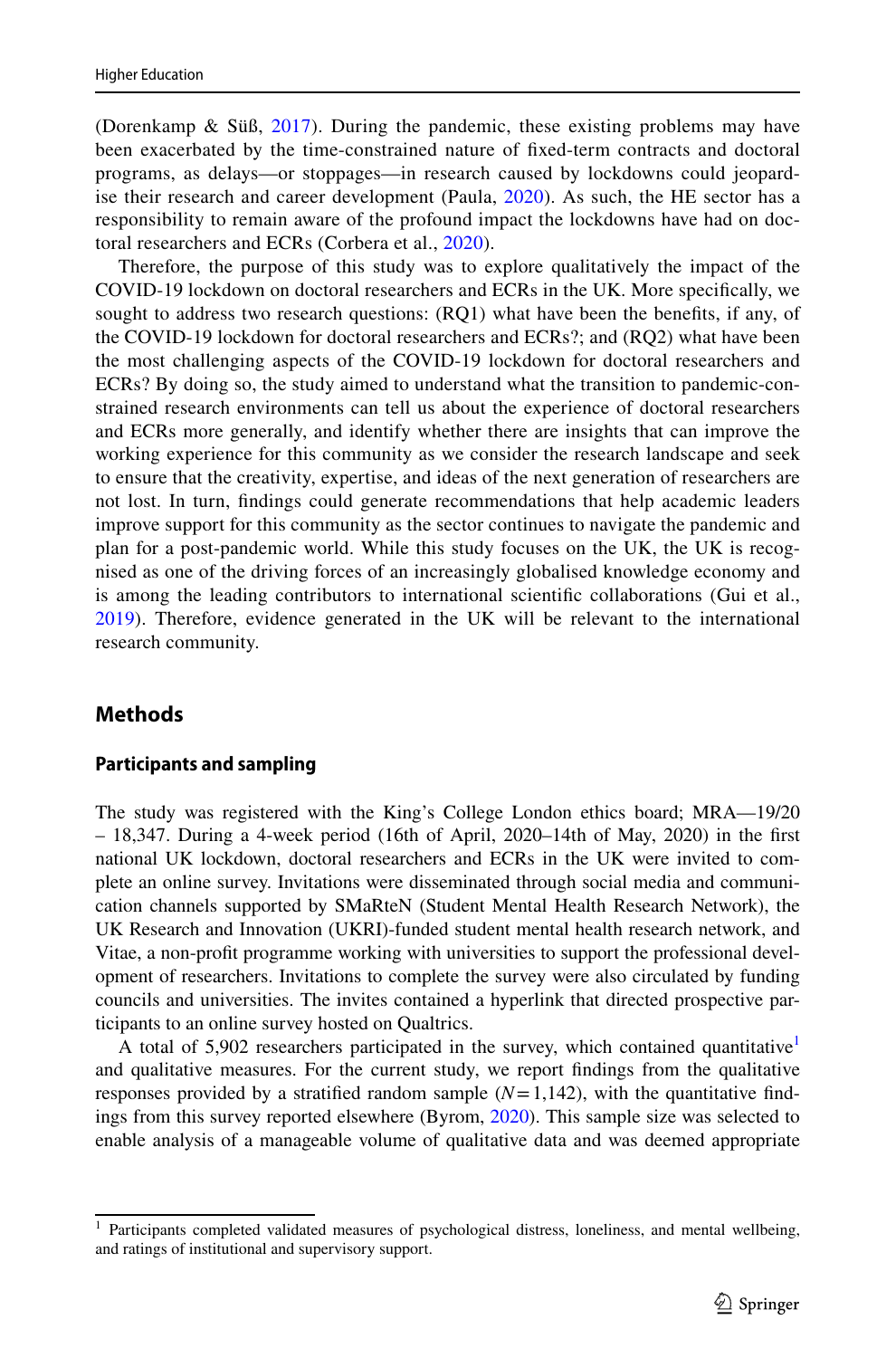based on the concept of information power (Malterud et al., [2016\)](#page-16-11). Stratifed sampling ensured representation from all ethnic backgrounds and academic areas. Additionally, responses were strategically sampled from individuals who identifed their gender as nonbinary, to ensure that this small proportion of the overall response was not lost in sampling. Doctoral researchers in both our full survey (Byrom, [2020\)](#page-15-2) and current study sample were distributed relatively equally between their 1st, 2nd, and 3rd year of study, with slightly fewer respondents from 4th year or beyond. The majority (62%) of early career researchers had been working in research for fve years or less.

### **Materials**

Qualitative surveys can generate rich data and are well-suited to research that seeks to collect a wide range of perspectives (Braun et al., [2021\)](#page-15-3). Respondents provided qualitative responses to two questions as part of a larger mixed methods survey about their experience of the lockdown, with the survey completed online and taking approximately 20 min to complete (Byrom, [2020\)](#page-15-2). In the current paper, we report analysis of responses to two open-ended questions: (1) have there been any benefts to the COVID-19 pandemic for your work?; and (2) what have been the most challenging aspects of the COVID-19 pandemic for your work?

#### **Data analysis**

Embracing a co-creation strategy, the research team involved a collaboration between doctoral researchers (AZ, KT) and ECRs (PJ, RS, TH, CB, NW). Co-creation has multiple benefts, helping to ensure that analysis is grounded in the stakeholder perspective and ofering an opportunity to create more critical and in-depth interpretations (Gibson et al., [2017\)](#page-16-12). Based on our personal experiences of the COVID-19 lockdown as researchers in the UK, we held some "insider knowledge". Although this aspect of our positionality aided our interpretations, we needed to remain individually and collectively refexive throughout our analysis (Lazard & McAvoy, [2020](#page-16-13)) to ensure our experiences were not amalgamated with the participants'.

Data from the included participants were divided into fve clusters, with each cluster analysed by one researcher. The remaining three researchers sampled from across the clusters, such that approximately 50% of responses were analysed by two researchers. Our analysis employed an inductive, data-driven approach, therefore focusing on understanding any benefts of the COVID-19 lockdown, and what constituted challenges while working from home through the pandemic without a pre-existing theoretical framework. Following the steps for thematic analysis (Braun et al., [2016\)](#page-15-4), each coder initially familiarised themselves with the survey responses for their allocated cluster and produced codes to represent each response. Given our ambition to create a broad depiction of the researchers' experiences, coding was completed at a semantic level (Braun et al., [2016\)](#page-15-4). We then revisited the codes developed and proposed preliminary themes. The frst author, in collaboration with the research team, then refned the fnal themes and reviewed the analysis to identify connections between themes within the analysis (Maxwell, [2012\)](#page-16-14). After establishing our codes and themes, we reviewed our analysis and conducted subgroup analyses by comparing fndings based on: (1) researcher status (i.e. doctoral researcher [DR] or post-doctoral ECR [ECR]); (2) academic area (i.e. social sciences [SS], science,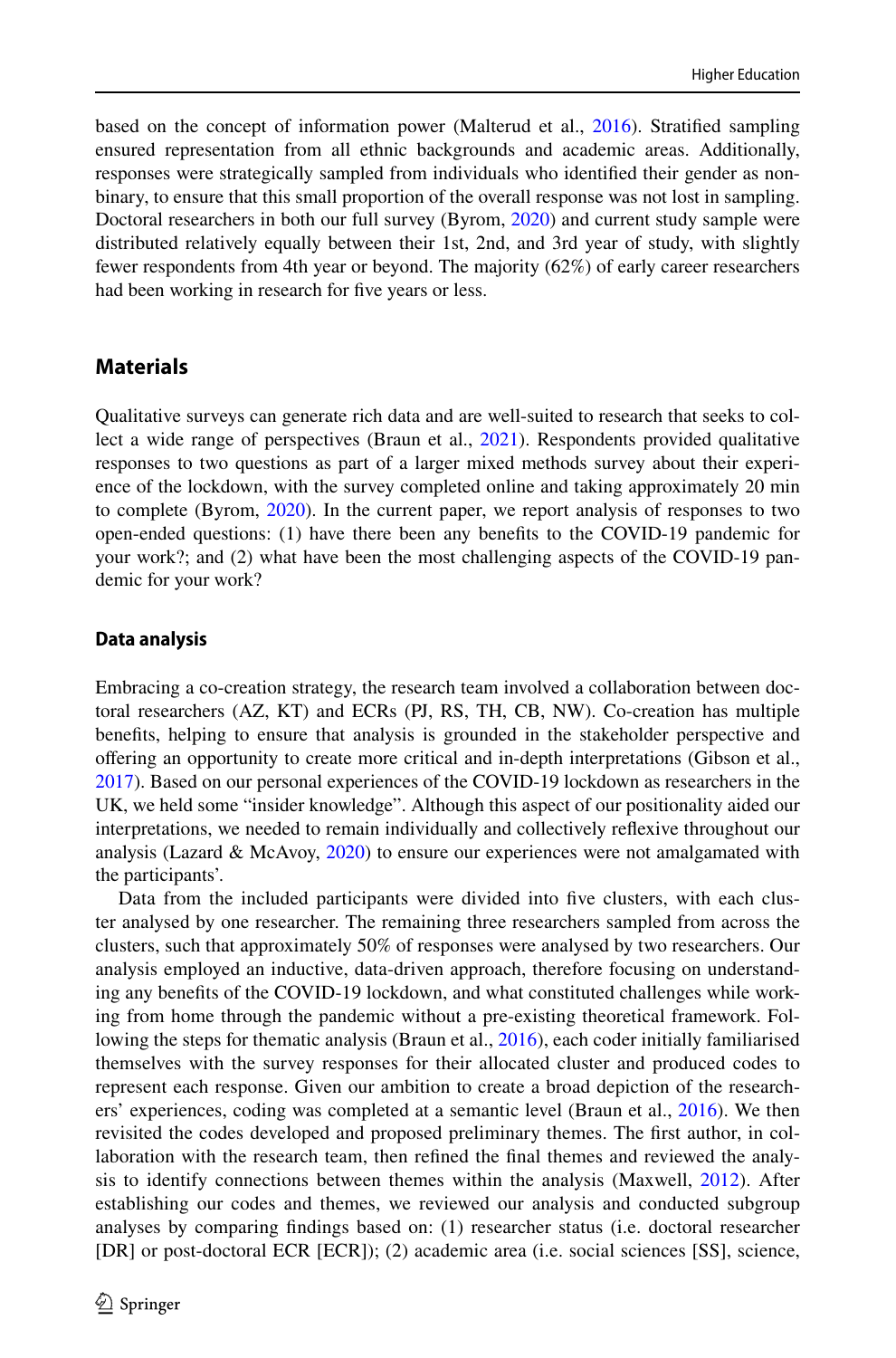| Category                   | Sub-category<br>Doctoral researchers                       | Full survey <sup>1</sup><br>$(N=5,902)$ |       | Current<br>study<br>$(N=1,142)$ |       |
|----------------------------|------------------------------------------------------------|-----------------------------------------|-------|---------------------------------|-------|
| Researcher status          |                                                            | 4,274                                   | 72%   | 718                             | 63%   |
|                            | Early career researchers                                   | 1,628                                   | 28%   | 424                             | 37%   |
| Caring responsibilities    |                                                            | 1,430                                   | 24%   | 331                             | 29%   |
| Gender <sup>2</sup>        | Female                                                     | 3,526                                   | 60%   | 613                             | 54%   |
|                            | Male                                                       | 1,722                                   | 29%   | 332                             | 29%   |
|                            | Non-binary (or alternative term)                           | 52                                      | $1\%$ | 27                              | $2\%$ |
| UK citizen                 |                                                            | 3,315                                   | 56%   | 609                             | 53%   |
| Ethnicity                  | White (British)                                            | 2,699                                   | 46%   | 391                             | 34%   |
|                            | White (other)                                              | 1,484                                   | 25%   | 240                             | 21%   |
|                            | <b>Black or Black British</b>                              | 171                                     | 3%    | 53                              | 5%    |
|                            | Asian or Asian British                                     | 461                                     | 8%    | 88                              | 8%    |
|                            | Mixed ethnicity                                            | 194                                     | $3\%$ | 79                              | $7\%$ |
| Russell Group <sup>3</sup> |                                                            | 3,432                                   | 58%   | 624                             | 55%   |
| Funding                    | Research councils                                          | 1,906                                   | 32%   | 293                             | 26%   |
|                            | Charities                                                  | 537                                     | $9\%$ | 136                             | 12%   |
|                            | Other UK government                                        | 477                                     | $8\%$ | 102                             | 9%    |
|                            | University funding                                         | 1,098                                   | 19%   | 214                             | 19%   |
|                            | Self-funding                                               | 759                                     | 13%   | 129                             | 11%   |
|                            | Other                                                      | 1,125                                   | 19%   | 235                             | 21%   |
| Academic area              | Medical sciences                                           | 2,321                                   | 39%   | 326                             | 29%   |
|                            | Science, technology engineering, and<br>mathematics (STEM) | 1,670                                   | 28%   | 266                             | 23%   |
|                            | Social sciences                                            | 1,322                                   | 22%   | 230                             | 20%   |
|                            | Arts and humanities                                        | 552                                     | 9%    | 289                             | 25%   |

<span id="page-4-0"></span>**Table 1** Demographic characteristics of sample

Notes: 1. Details on the full survey sample are reported elsewhere (Byrom, [2020\)](#page-15-2); 2. Gender was not reported by 170 participants; 3. The Russell Group is a self-selected association of 24 public research universities in the UK

technology, engineering, and mathematics [STEM], medical sciences [MS], or arts and humanities [AH]); and (3) caring responsibilities. A description of the analysis was written (PJ) and then critically reviewed by all researchers, to encourage further refexivity (Braun & Clarke, [2019](#page-15-5)). In the written report of our analysis that follows, at times, we have "cleaned" quotes (punctuated and corrected typographical errors) for ease of reading. Themes are italicised in the text, with information added on participants' researcher status and academic area for illustrative quotes.

### **Results**

Of the total sample analysed (Table [1\)](#page-4-0), 955 identifed challenges, while 492 described benefts. There was substantive overlap between benefts and challenges, with respondents experiencing the same aspects of the lockdown diferently. This heterogeneity emphasises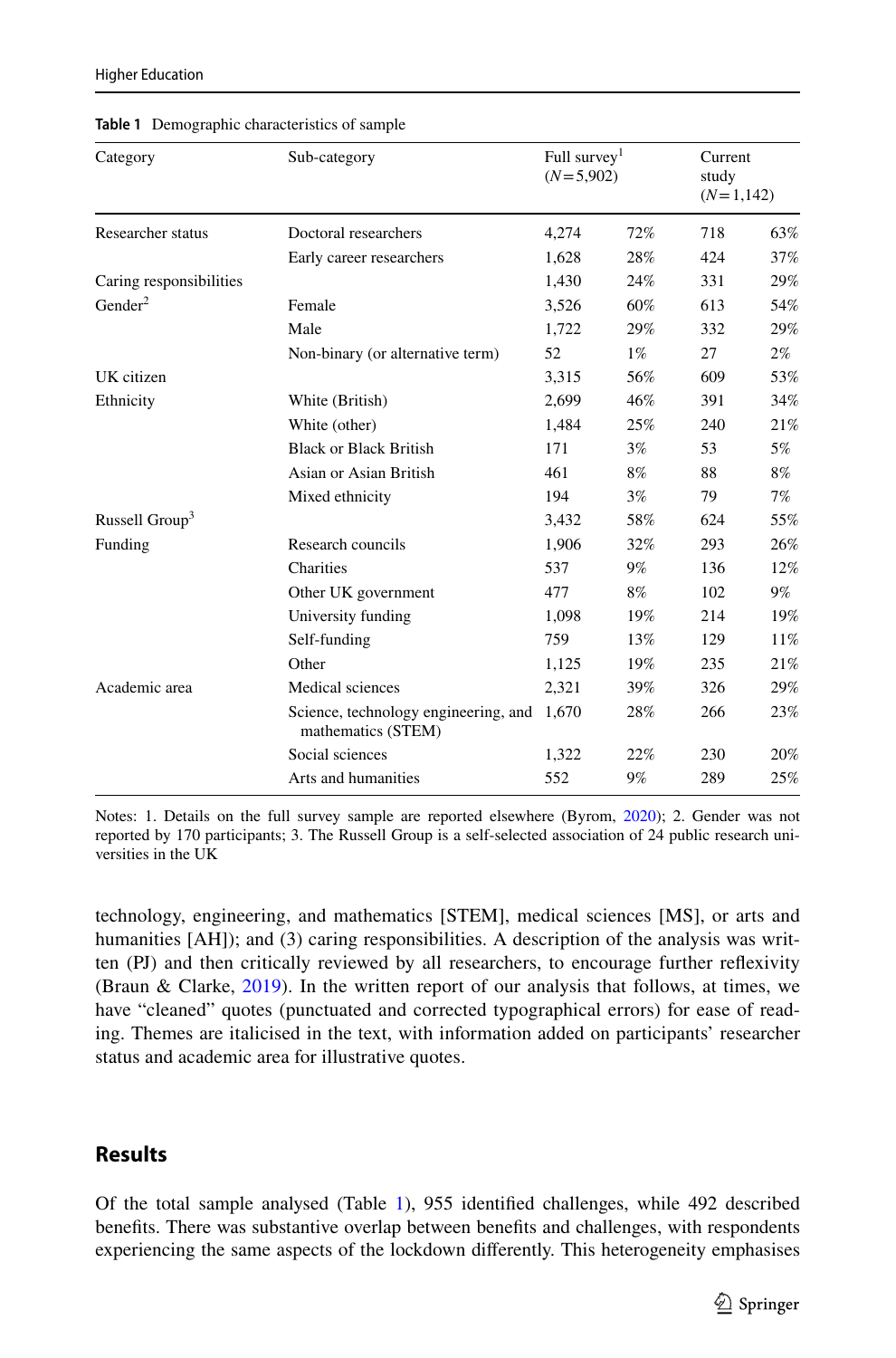the need for institutions to recognise the diversity of experiences, priorities, and personal circumstances. The overarching domain summaries, perceived challenges of the lockdown and benefts of the lockdown, are next presented.

#### **Perceived challenges of the lockdown**

Challenges were organised into 11 interconnected themes (Fig. [1](#page-5-0)). As a result of universities closing, researchers were working from home, which, for many, was a *poor work environment*. Problems identifed related to unreliable internet connectivity, small computer screens, insufficient computer screens, and other general technological problems. Many reported working in spaces not designed for work (e.g. living room, kitchen) and/or were contending with a noisy work environment due to family or neighbours. Furthermore, many felt the ergonomic set-up in their home made work more difficult and, in some cases, led to physical discomfort:

The impact of not having an appropriate workspace for me has been the most negative…I am used to having a large desk space, two screens and no distractions in my office. Now I am distracted by my partner...I cannot find a comfortable place to work and only have my laptop which has a small screen. This makes writing for me quite difficult. (DR, MS)

Finding a space that I can work at - my dining table is now my desk, my kitchen/ living room/bedroom also my office. It is uncomfortable (painful) but also leaves the feeling that you can never have time away from your work*.* (ECR, SS)

As conveyed in the previous quotation, the change in working environment contributed to *blurred work-life boundaries*. By working from home, many were pushing themselves to work long hours and were worried about whether they were doing enough: "Delays, uncertainties with timelines and most of all, blurry working hours…I tend to overwork if I am at home all the time" (ECR, MS). With the requirement for social distancing and working online, many struggled with online meetings and reported a *disruption to contact with colleagues*. A desire for informal contact with colleagues and the peer support this provides was also highlighted:



<span id="page-5-0"></span>**Fig. 1** Challenges of lockdown reported by doctoral and early careers researchers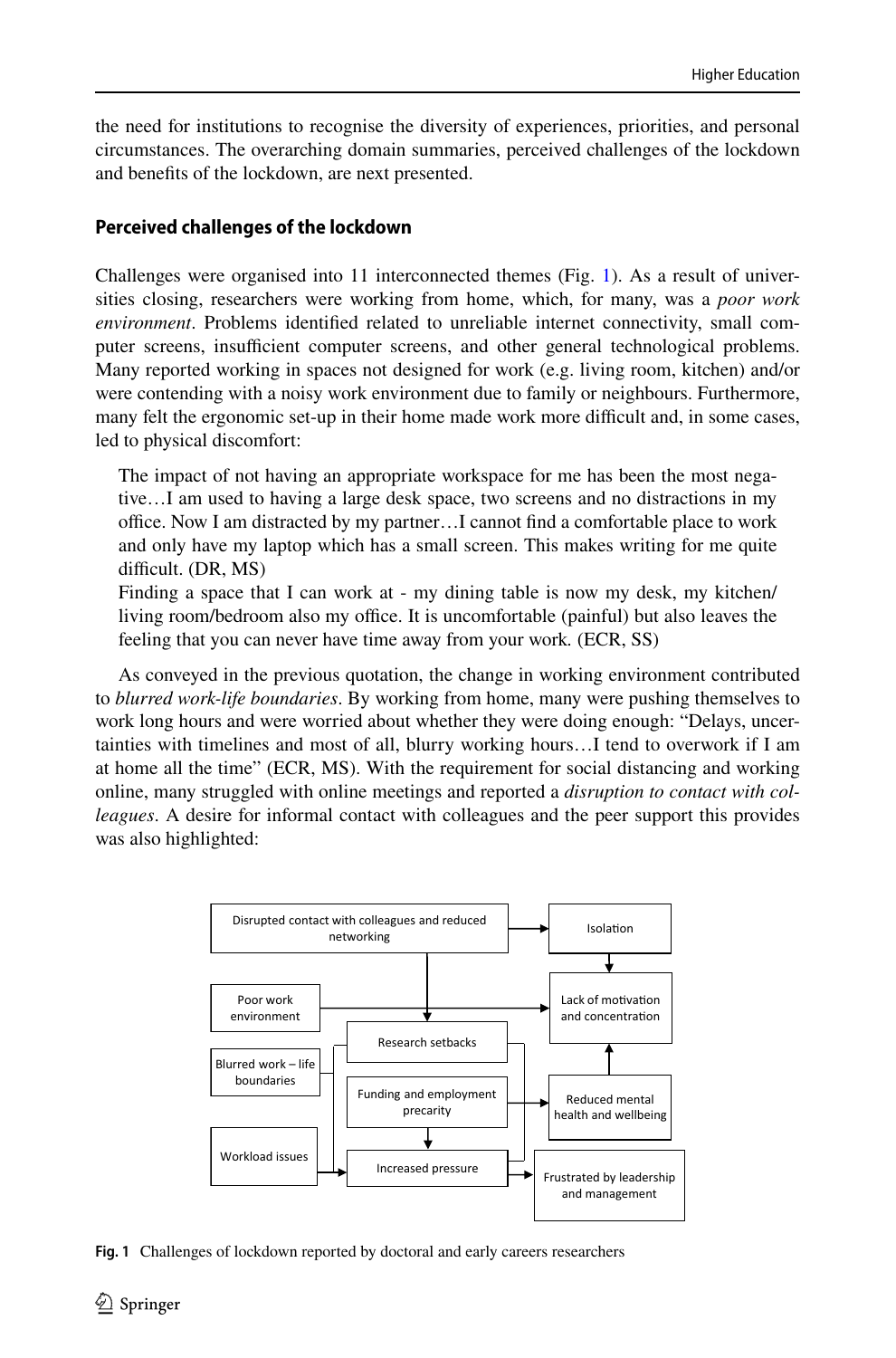Not having others around to offer support or advice when needed right there and then. This could be directly work-related, or it could be emotional support. (ECR, MS)

Lack of social interaction amongst other things has meant I'm not surrounded by the ideas I usually am. (DR, STEM)

Additionally, researchers missed external input into their work and some found it harder to obtain feedback and meet with supervisors or line managers:

The cancellation of conferences, and lack of opportunities for incidental/ unplanned informal catch ups means I've not disseminated my research as efectively, nor received feedback as efectively. (ECR, MS)

I fnd it hard to have supervision remotely, I rely on being able to have direct contact with my supervisors and colleagues to have efective conversations about my work. (ECR, AH)

Many reported *isolation* as a challenge, especially doctoral researchers, as one pointed out: "Completing a PhD is already an incredibly isolating experience, COVID-19 has amplifed that. I am really struggling to focus on work" (DR, MS). The *disruption to contact with colleagues* impaired opportunities for informal interactions and the peer support this ofers. Some pointed out that the loss of work-related support networks led to longer-term worries about their career development: "I have also lost the support network I had during my PhD and am unsure how Covid-19 is going to impact my career" (ECR, STEM). For others, the *isolation* was connected to missing family and close friends, which often caused distress:

Not being able to travel to see my family whilst my grandad was gravely ill was a major stress factor. (DR, SS)

I am an international student (I arrived in London in January 2020). I did not have the time to build any support network before everything started. (DR, SS)

The most commonly reported challenges were captured within the theme, *research setbacks.* For those with teaching duties, the increased time required to manage the sudden move to online teaching reduced time available for research:

As a member of research staff who teaches, my time has predominantly been taken up with familiarisation with online teaching methods. This has stopped me being able to focus on my current research. (ECR, SS)

Unsurprisingly, most doctoral researchers highlighted the disruption of their research projects as a challenge, with most citing a need to pause or redesign projects, thus creating unwanted delays and concerns about progress. Worries about the impact of delays were also salient among ECRs working on fxed-term contracts. While the proportion of participants reporting research disruptions was similar across academic areas, the lockdown restrictions appeared to present some diferent challenges depending on the feld of study. Researchers in arts and humanities outlined how the lockdown prevented access to paper documents stored in archives and libraries. As one doctoral researcher remarked, "My entire project will have to be changed this year due to lack of access to international archives. I will essentially have to start again but without a years' worth of funding" (DR, AH). The disruption to participant access was a widespread concern for researchers in the social and medical sciences, with many reporting interruptions to data collection and cancellation of feld work activities: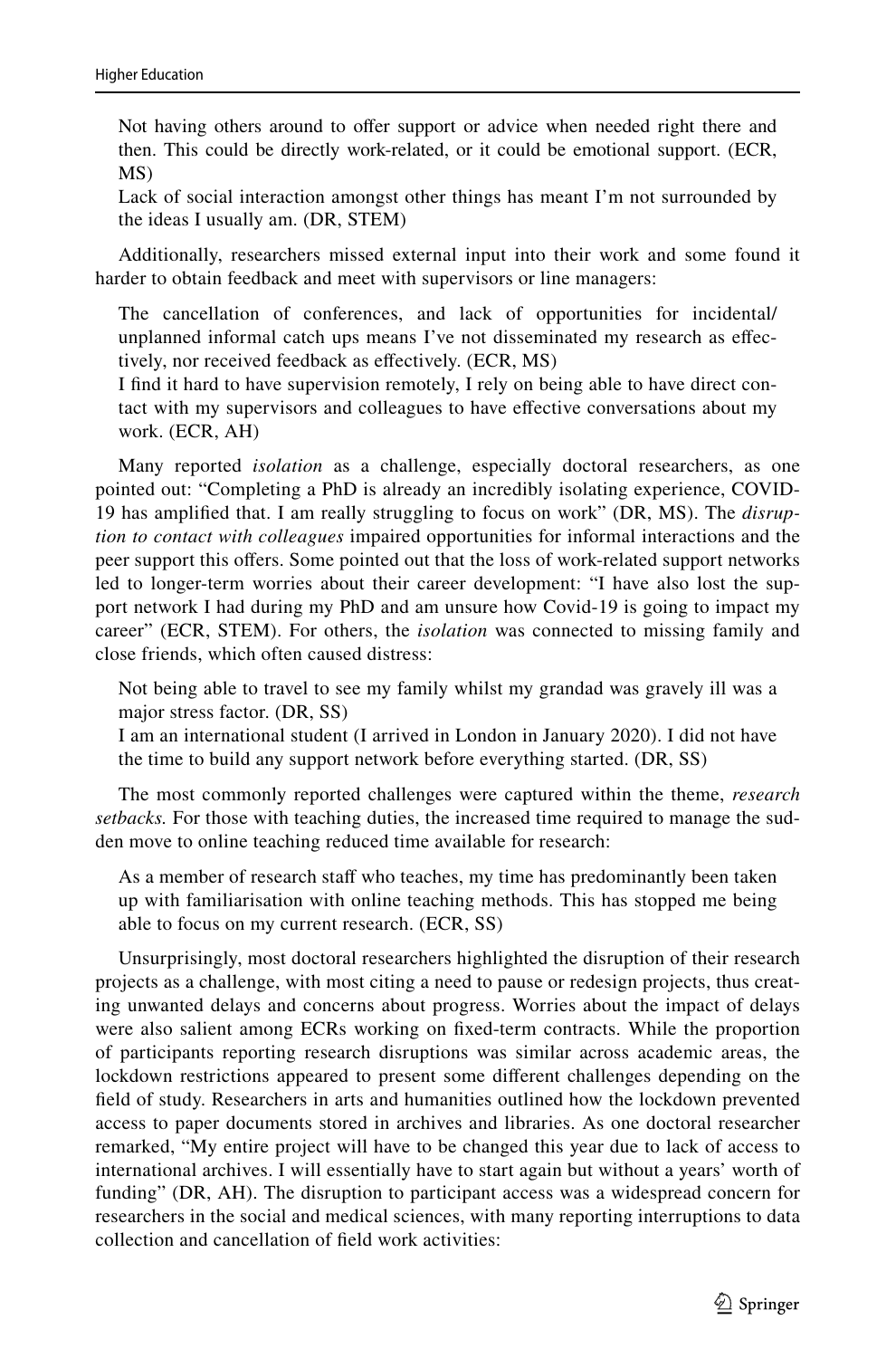I was halfway through my feldwork year working with schools, which has been cancelled and therefore I have much less research data than anticipated. (DR, SS) Unable to collect any new data or learn from people in the lab. I was currently in the middle of being trained on electron microscopy by lab members when the lockdown was put in force. (DR, MS)

Without the ability to access lab facilities and research sites, many STEM researchers were signifcantly hampered, losing access to data:

I am losing an entire growing season, which disproportionately afects my PhD . . . It may only be three months, but it's a very critical three months and I cannot grow, monitor and test my plant samples at all. (DR, STEM)

Some medical science researchers also explained that the time available for their research was reduced because they were required for clinical duties: "When I return to clinics, I have been told my protected research time will not be possible" (ECR, MS). Many researchers reported *workload issues*. Teaching staff reported difficulties with managing the increased workload that had arisen because of additional teaching load and pastoral care responsibilities:

Heavier teaching focus due to move to online requiring considerable preparation, design, increased meetings, training and learning new platforms, practice and rebuild of already prepared materials. (ECR, SS)

Juggling everything as I'm a manager, lecturer and researcher. It has been an impossible few weeks, and I feel exhausted. (ECR, AH)

Some perceived discrepancies in workload and productivity related to personal circumstances, such as caring responsibilities or a commitment to supporting colleagues, which were sometimes accompanied by a sense of unfairness:

Some team members now have all the time in the world, while others are completely overwhelmed because they have to home-school children. It leads to very skewed expectations of what any one individual is capable of, and to huge delays as administrators are especially overworked. (ECR, AH)

[The] failure of support from permanent colleagues means that I have been taking on work of organising and supporting other non-permanent staff. (ECR, AH).

In particular, those with caring responsibilities commonly reported a sense that they were falling behind colleagues without childcare responsibilities, who were investing more time into career-enhancing opportunities:

I am aware of colleagues without family putting in lots of time learning new skills online, writing and reading extra papers, and developing bids, and I do not feel I can compete with this while my children are being schooled at home. (ECR, SS)

*Funding uncertainty and employment precarity* were noted, particularly among doctoral researchers and those on temporary or fxed-term contracts. Without clarity and guarantees of funding extensions for research, *research setbacks* meant serious concerns about funding, and delays without funding extensions could have real implications for publications, completion of work, and future employability. Independent of delays, many worried about future employment due to job market uncertainty:

I'm facing unemployment just at the point where my career might have taken of (2 years post-PhD), and my income will drop to zero while I'm still in debt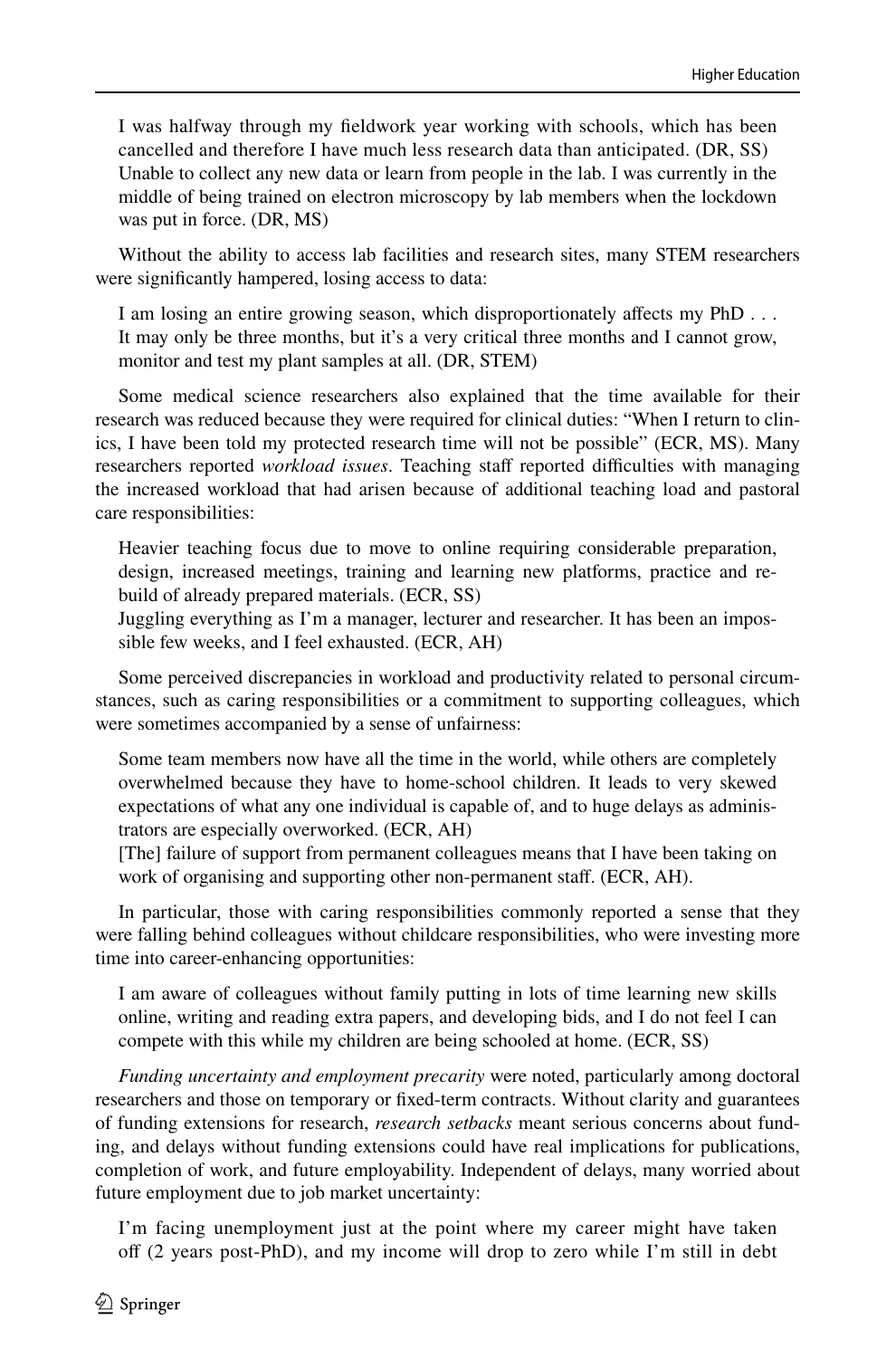from the costs of fees/living during my PhD. This has caused stress and anxiety and of course there are no jobs to apply for, as everyone is freezing recruitment. (ECR, AH)

Together, *blurred work-life boundaries*, *workload issues*, *research setbacks*, and *funding and employment precarity* increased perceptions of *pressure*. One researcher commented, "Data collection planned has stopped completely. [I] worry about the impact on the project and the future being more pressured as a result" (ECR, SS). The increased perceptions of *pressure*, and the reasons underlying this, led some to feel *frustrated by leadership and management*. Many experienced unrealistic workloads and a lack of clarity around actions to take in the shift to working online. Others noted that the furry of institutional emails and instructions about managing the pandemic and working from home were distracting:

So much conficting and incoming information from university, news, social media, etc. about how to look after self and others, when to leave the house, that I fnd it hard to concentrate as my anxiety (health and general) is extremely hard at the moment. (DR, MS)

The information of the University regarding online assessments are confusing, and counter-intuitive. We receive emails for every amendment when nothing is clear. (ECR, STEM)

Some also highlighted that administrative support was reduced, which, in turn, added to their administrative duties, further exacerbating the pressure they were under. As one participant said, "Assistance for probation or admin-related documents is very limited" (ECR, SS). Many reported a lack of institutional support in transitioning to working from home, with some feeling their institutions made no meaningful acknowledgement of the challenges faced:

I have not yet had a break since the pandemic. I have been as busy as ever with added pressures on working from home and looking after relatives. I am still receiving pressure from my management to publish. (ECR, SS)

Increase in workload…university management not understanding or making meaningful recognition of challenges and increased burden of online teaching. (ECR, SS)

Many also explained that these perceptions of *pressure* were resulting in *reduced mental health and wellbeing.* Participants referred to increases in stress and anxiety, as well as general mental health concerns. Many attributed the *pressure* and uncertainty surrounding future employment as a key determinant:

The sudden stoppage of academic job recruitment and having been given no guarantees on extension of my current contract (ending in July), combined with an increased workload pressure for online teaching delivery, have taken a huge toll on my mental health. (ECR, STEM)

The main issue by far has been severely limited time and increased stress due to home schooling and basic demands of securing income and paid work. (ECR, AH)

Beyond the *pressure* surrounding funding and future job prospects, *reduced mental health and wellbeing* also stemmed from the pandemic itself, with worries about getting sick, health of family, and state of the world. Such worries contributed to a *lack of motivation and concentration*: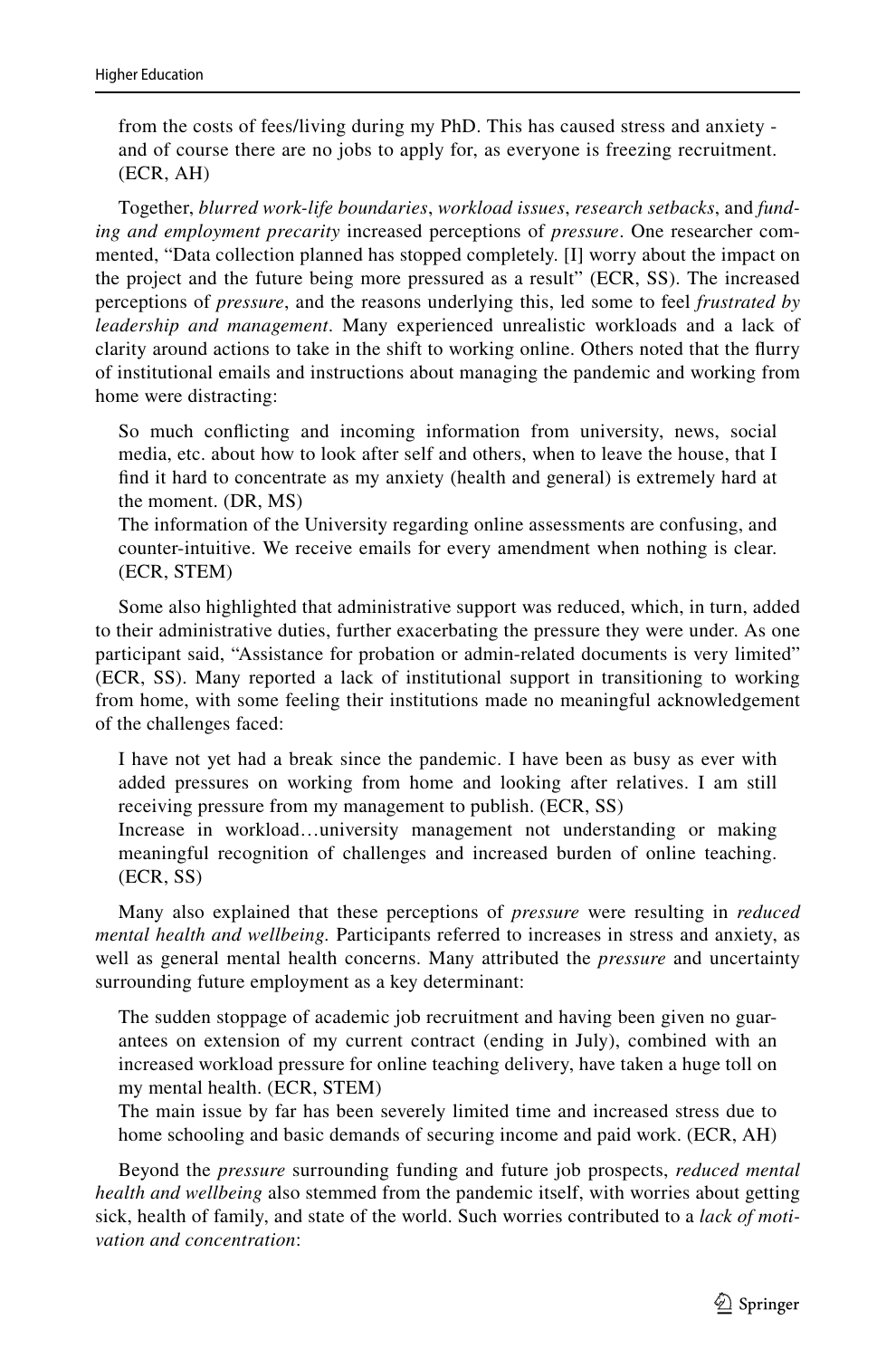I am becoming "battle fatigued", and physically and mentally tired and I am struggling to maintain the impetus to continue working on the grant application. (ECR, MS)

I fnd it very difcult to work for long periods of time...when worries about the future impact/safety of loved ones in the pandemic often impact my day-to-day thoughts. (ECR, AH)

A *lack of motivation and concentration* was also exacerbated by a *poor work environment* while working from home, which could make it more difficult to get into and sustain a work rhythm:

Working in a non-conducive area to do work. I have been separating university as a 'workplace' and home as a 'resting place'. Having to do both at the same place is quite tricky and makes me feel less energetic, productive, and innovative. (ECR, STEM)

Distractions are at an all-time high and it's very difficult to find quiet time to write it's often late at night but I'm very tired! (DR, MS)

Indeed, some researchers even begun to question the worthiness of their work in the context of the pandemic. As one pointed out, "The overarching feeling that my work is not useful and that I am not contributing anything of any importance in the midst of a global crisis" (DR, AH).

#### **Perceived benefts of the lockdown**

Benefts were only mentioned by half of the respondents, with this fgure lower (40%) among those with caring responsibilities. The benefts identifed were structured into 11 themes (Fig. [2](#page-9-0)). Although concerns surrounding time were a challenge for many, a beneft for others was having *more time*, which appeared to arise for several reasons. Some explained that *more time* stemmed from interruptions to their research: "Closure of the lab has meant I have fewer tasks to juggle simultaneously, allowing me to allocate more time to the work I can still do remotely" (DR, STEM). For many, working from home resulted in



<span id="page-9-0"></span>**Fig. 2** Benefts of lockdown reported by doctoral and early careers researchers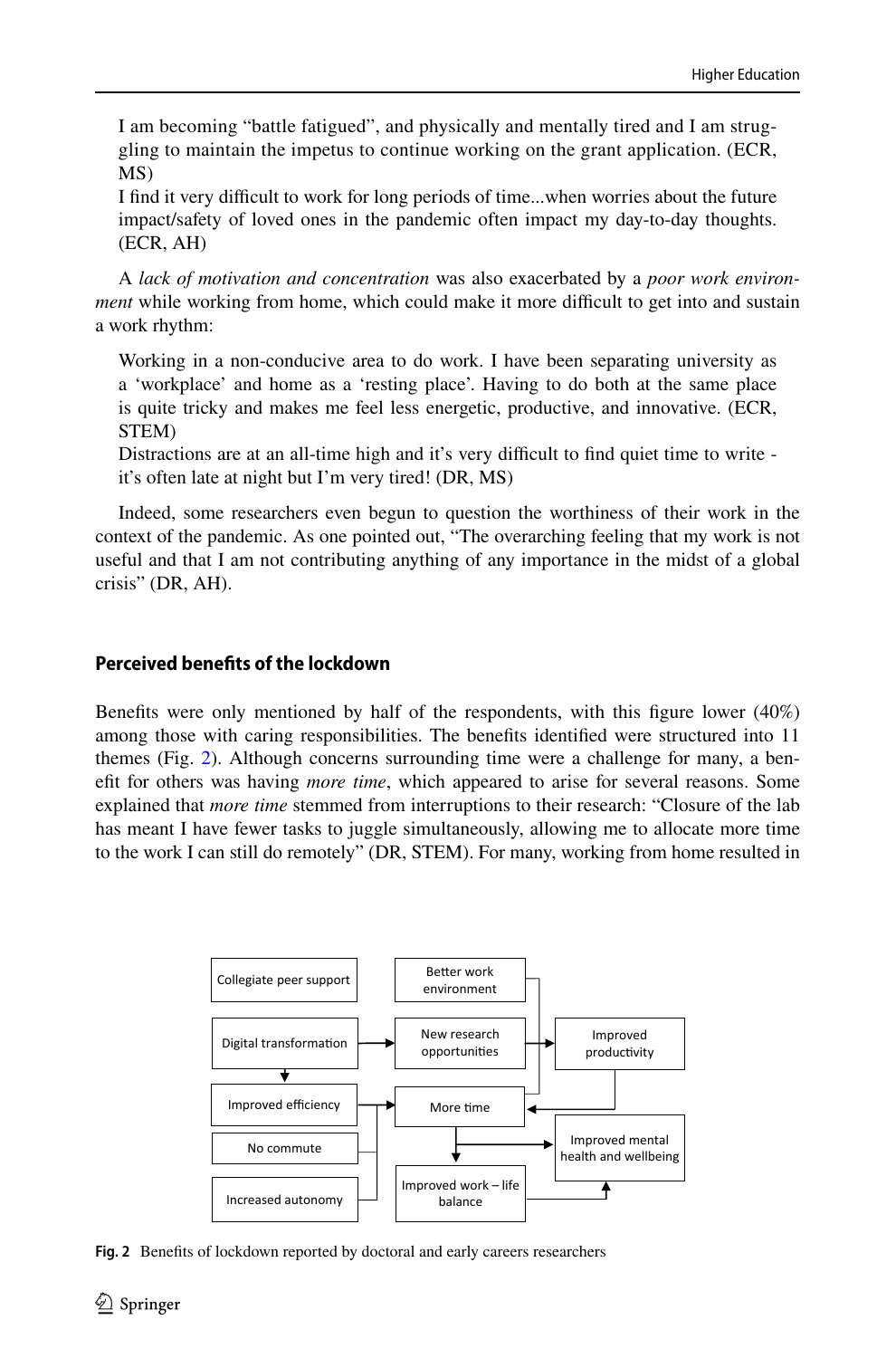them having *no commute*, enabling them to redirect time previously spent in transit to their workplace:

I no longer have to spend hours commuting to and from work and so this time can be spent on research. (ECR, SS)

Without having to commute, and with social distancing regulations in place that keeps me mostly at home, I have found there is more time in the day to work. I've found that I can shift my working schedule to start earlier in the morning, which suits me as a 'morning person'. (ECR, MS)

As refected in this quotation, the more fexible home-working arrangements also *increased autonomy*, enabling researchers to choose their working approach and affording some additional time to think, read, focus, and reassess priorities:

As my day-to-day work can now be done at a more fexible time (I'm a Lecturer so I can pre-record lectures for my students). I may fnd I can get some more chunks of free time to write my thesis. (DR, MS)

Some also reported *improved efficiency* in working practices, some of which was due to the *digital transformation*, with the shift to online meetings and research seminars reducing the time required to attend such events. Other also felt meetings were more productive:

The online virtual research events and meetings are much easier to attend and also are recorded so that you can watch back if you cannot attend, meaning that research events and meetings are more accessible. (ECR, SS)

Relatedly, some individuals, including disabled people, identifed that the new digital opportunities made it easier for them to engage equitably:

As a disabled person, the move to virtual connectivity has been what I have been asking and hoping for, for years. I now have more choice in what I attend, more fexibility and it feels more inclusive for someone like me. (ECR, SS)

Related to the shift to working online, many researchers benefted from *new research opportunities.* Many felt it was easier to connect and collaborate, with new, afordable, and more efficient access to international colleagues and events:

Potentially more international collaborations; meetings with colleagues made easier as no geographic boundaries online. (ECR, SS)

I've been able to focus on certain aspects of my work (writing) and have been able to work with like-minded colleagues to produce rapid, brief pieces of output. (ECR, MS)

Additionally, *new research opportunities* presented by the *digital transformation*, as well as the ongoing scientifc needs of the pandemic, were highlighted. Arts and humanities researchers, for instance, commented on the benefts of digitisation of physical resources, which increased accessibility: "The National Archives making their digitised fles available for free has been a positive and reduced my requirement to travel. Usually, they are too expensive for academic researchers to consider them as an alternative" (ECR, AH). Researchers across academic areas explained how the pandemic had created some *new research opportunities*, for example, by enabling research participants from a wider geographic area to take part online or by inspiring new, pandemic-related research directions: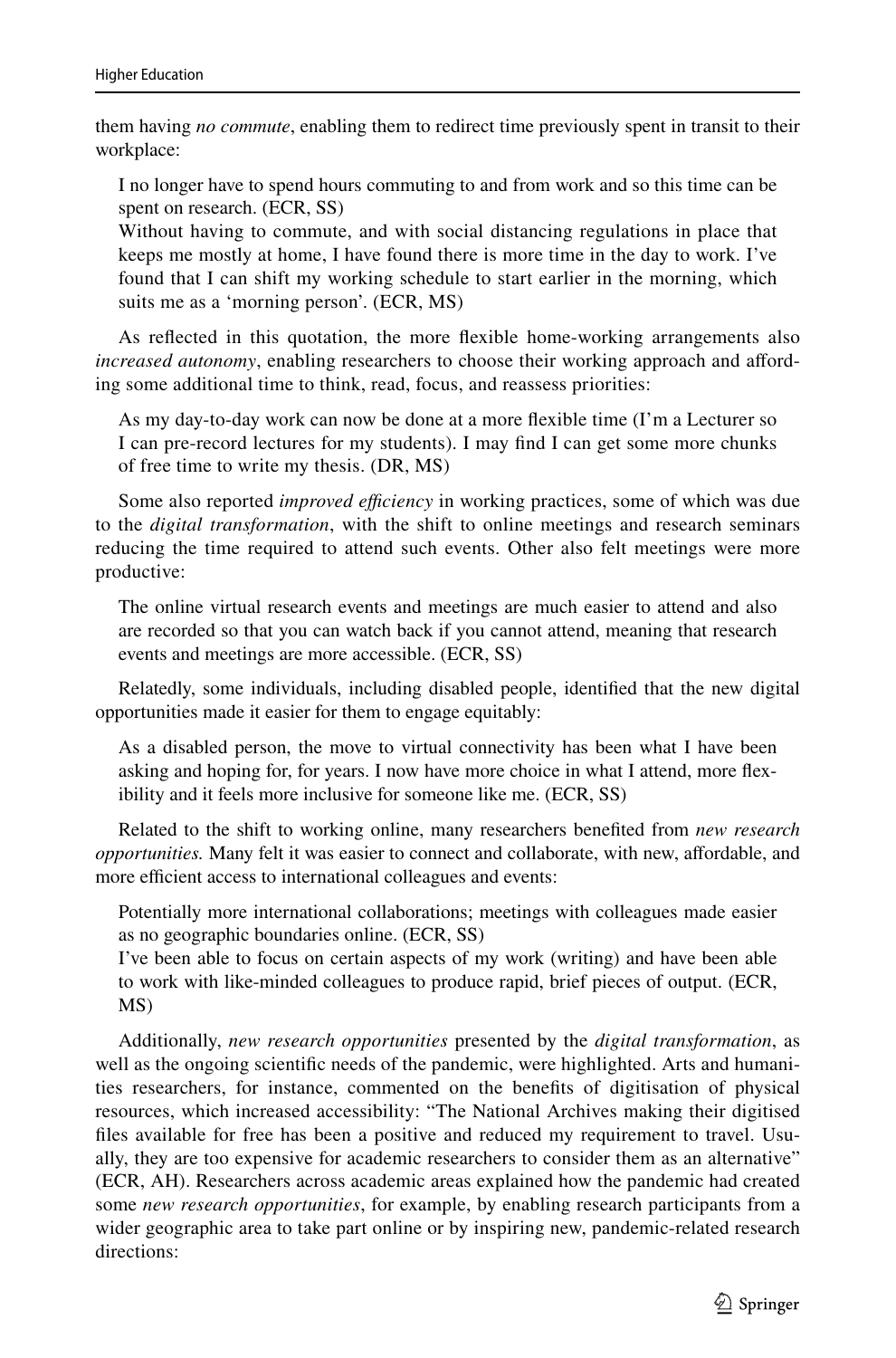It has triggered new ideas for research in my area caused by the outbreak. For example, COVID-19 consequences for the health system and primary care. (ECR, MS)

As my research is on crisis and disasters, the COVID-19 pandemic has provided a real-time case study. (DR, SS)

I am working on the COVID-19 pandemic, so I have more work. (ECR, STEM)

Working from home also provided some researchers with a *better work environment*, which supported *improved productivity*. Working from home presented some with an opportunity to work in a quieter environment, without distractions:

Working at home in pleasant, quiet, sunny surroundings, with no interruptions from kind friends who drop in, say 'I hope I'm not interrupting', accept a coffee and stay an hour and a quarter...The humane, relaxed sequestration is actually ideal for thinking out and writing the results of research. (ECR, STEM)

Researchers who had the opportunity to capitalise on these *new research opportunities* commented on new ways to share their work, thus refecting *improved productivity*: "There is also an increase in webinars for sport coaches (the end user of my research), so I have been able to disseminate some of my work" (ECR, SS). With *improved efficiency, no commute, increased autonomy,* and *more productivity* helping researchers to have *more time*, this contributed to *improved work-life balance:*

I feel like I am more productive and get the same amount of work done in less time, which gives me more time to relax. I can always take a break whenever I need to and make up for it later in the day. (DR, AH)

Although childcare responsibilities were identifed as a challenge for many, the benefts of spending more time with family due to working from home were also noted. Some researchers also remarked that their *improved work-life balance* allowed them to engage in more hobbies: "Less time spent commuting (9 h spread over 3 days), so I have more time to spend time with my children and to ft in online exercise classes that have been set up" (ECR, MS). With some now having *more time* and *improved work-life balance*, this was connected to *improved mental health and wellbeing.* Some felt life was now less stressful and more time could be dedicated towards self-care activities:

Not having to go into the lab has given me extra time to focus on regular exercise, my mental health, indoor hobbies and keeping in touch with friends I haven't spoken to in a while, which I might not usually have the time for. (DR, STEM)

Echoing these sentiments, many hoped changes imposed by the pandemic would encourage universities to revise working arrangements and allow greater fexibility in future:

I hope there will be a small long-term beneft that universities and the people that work in them will realise the sorts of issues that have been raised recently (such as remote working, fexible working, the importance of time with children and so forth) have also been raised a lot over the years and that fnally we will see some lasting recognition that care work is important work, that remote working is possible. (ECR, SS)

A few also described silver-linings, stating that despite lockdown challenges, this strengthened *collegiate peer support*, as captured by responses such as "Colleagues are more collaborative" (DR, AH), and "I've developed much closer working relationships with a few key people and this has felt very supportive" (ECR, MS).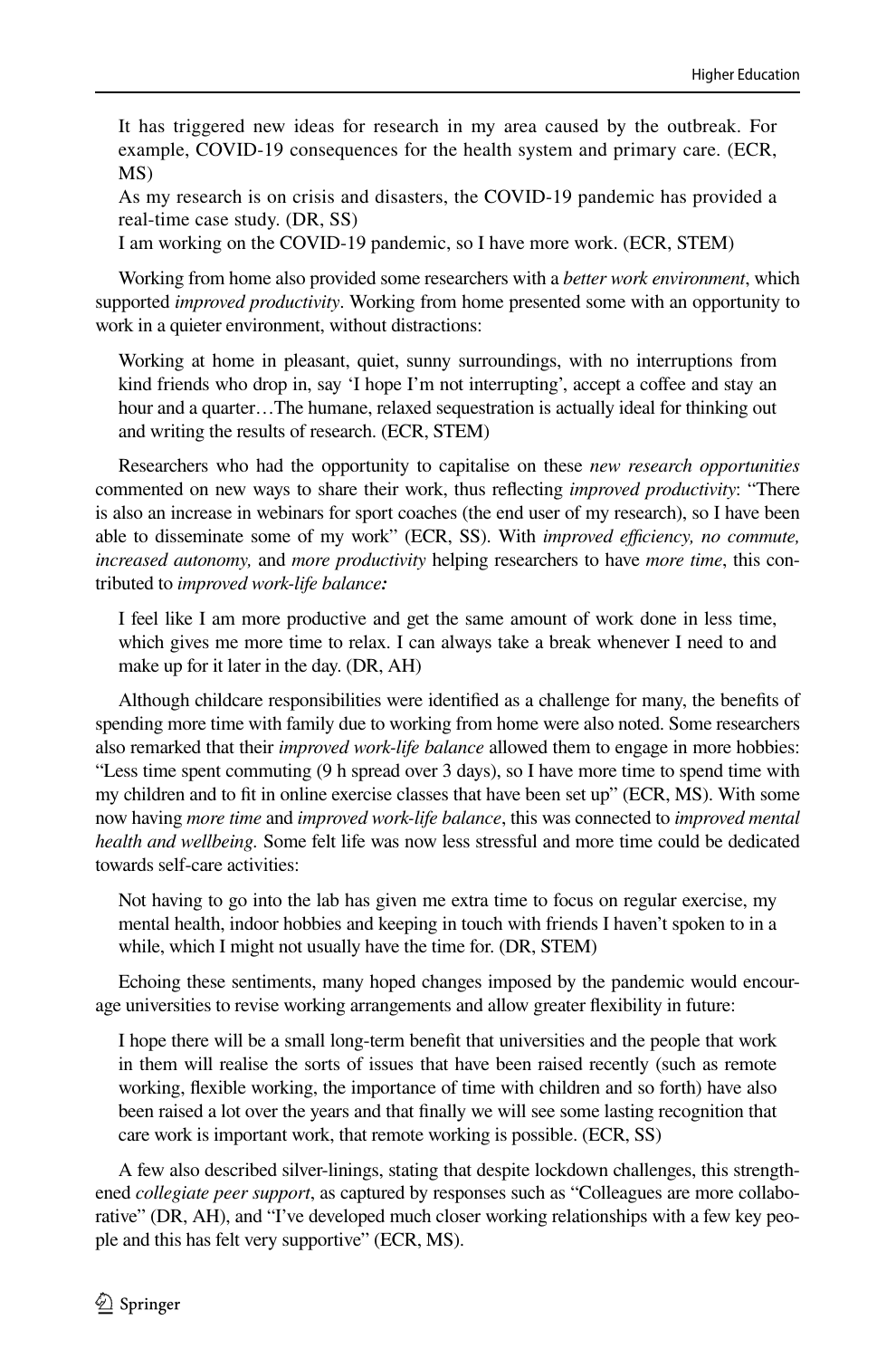## **Discussion**

This paper explored the experience of doctoral researchers and ECRs in the frst national lockdown in the UK, providing insights into perceived challenges and benefts arising as a result of changes imposed by the pandemic. Drawing on data from a large sample of doctoral researchers and ECRs, our fndings highlight the need for HE institutions and policymakers across the sector to consider the impact of the pandemic on a community who represent the future of research, teaching, and leadership across the HE sector. Challenges arising as a result of the lockdown were more frequently reported than benefts. Echoing wider concerns across the sector (Watermeyer et al., [2021;](#page-17-4) Wray & Kinman, [2021](#page-17-8)), many respondents identifed feeling frustrated by poor leadership and management through the early stages of the pandemic. While the fndings demonstrate that the lockdown presented challenges for almost all participants, a range of benefts were also generated, which should be considered as the sector continues to navigate through the pandemic and comes to grips with its efects. Building on the quantitative results from the larger sample, which reported low levels of mental wellbeing and high levels of psychological distress (Byrom, [2020](#page-15-2)), our qualitative fndings highlighted the complex interplay between the personal, professional, and educational circumstances that may have led to these outcomes. We focus our discussion on fndings that could have long-term implications for policy and practice for doctoral researchers and ECRs.

#### **Working from home in a pandemic**

Working from home blurred boundaries between the professional and personal lives for many respondents. For researchers with children, the challenges faced while working from home were compounded by additional home-schooling and caring responsibilities. The lockdown disintegrated boundaries between familial and professional realms, compromising the professional role of many researchers and placing more pressure on their ability to meet intensifed work expectations. There is a real risk that the impact for researchers with caring responsibilities will be long-term and could stall career progression. Since the beginning of the pandemic, the challenge of disintegrated boundaries and the career implications of this have been greatest for those who identify as female and have caring responsibilities (e.g. Lerchenmüller et al., [2021;](#page-16-15) Myers et al., [2020](#page-17-9); Ribarovska et al., [2021](#page-17-10)). Therefore, universities and research funders should consider issues of equity and fairness in career progression arising as a result of the pandemic. Evaluation and progression frameworks should be adapted to take into account the loss of productivity that is likely to have arisen for many researchers. With many HE institutions across the globe now engaging in initiatives to advance equity, diversity, and inclusion (e.g. Athena SWAN or ADVANCE—Rosser et al., [2019](#page-17-11)), it is vital that HE institutions re-double their commitment to address the disproportionate efects of the pandemic, to ensure that existing privileges and inequities are not reinforced.

While researchers with caring responsibilities emphasised the difficulties of working from home, the blurring of professional and personal realms was experienced more widely. Prior to the pandemic, some universities argued that researchers and academics could not work from home as this would present challenges for students (Kebritchi et al., [2017\)](#page-16-16) and difficulties for roles and tasks that require a physical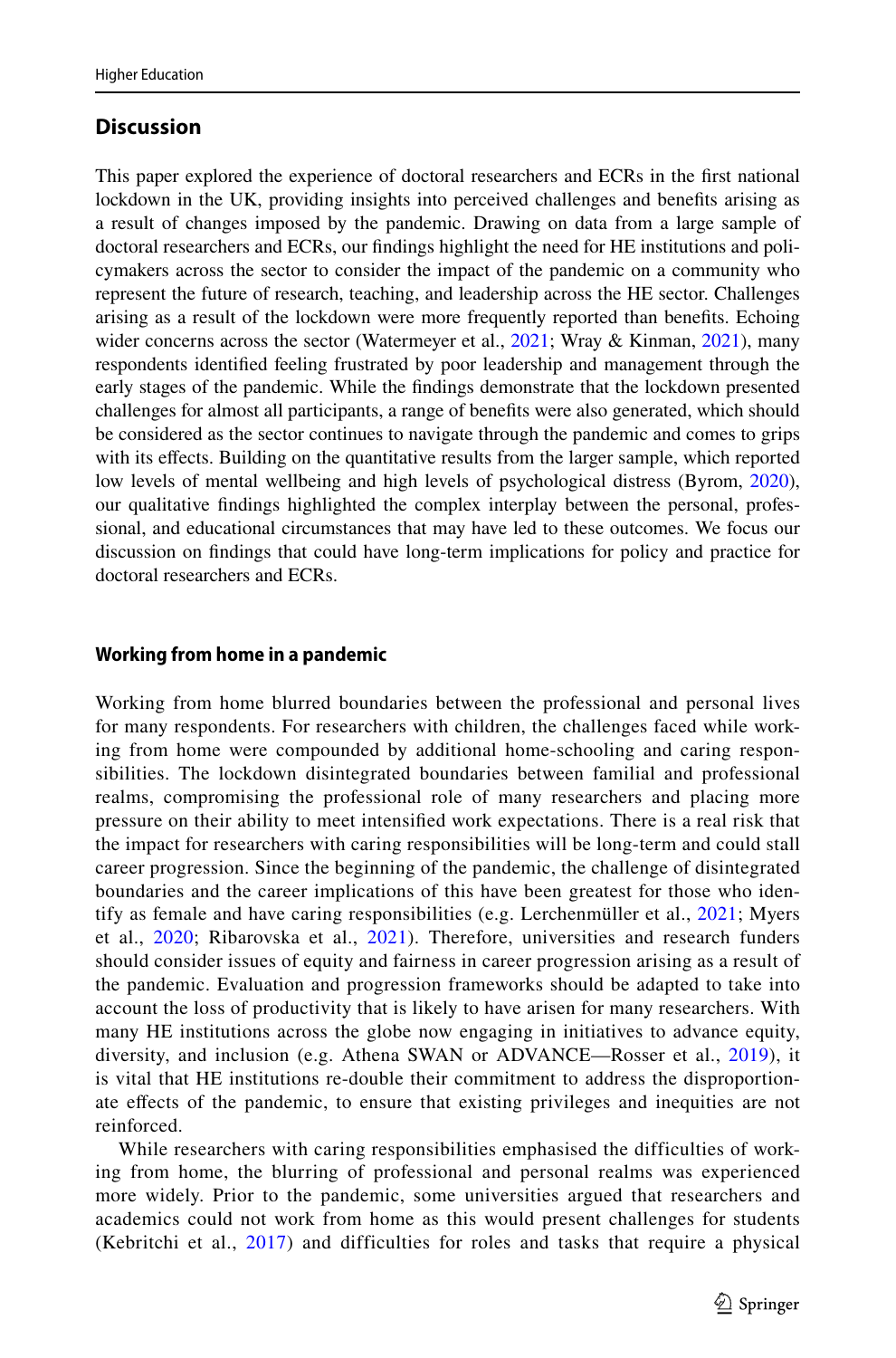presence on campus (Smyth et al., [2021\)](#page-17-12). However, over the last 18 months, the sector has demonstrated that remote working is feasible. Thus, beyond the pandemic, institutions should rethink their attitudes towards home-working and implement organisational policies that help researchers maintain autonomy and flexibility. It is paramount, however, that home-working is supported, not merely allowed. Attention should be directed towards helping researchers to establish and maintain work-life boundaries. How can a researcher be reassured that they have done enough and can afford to put their work away without potentially harming their career progression? This was a challenge prior to the pandemic (Metcalfe et al., [2018](#page-16-4)), and cross-sectional evidence indicates that doctoral researchers who identify with high levels of self-deprecation (i.e. imposter phenomenon) are more likely to report poor mental wellbeing (Byrom et al., [2020\)](#page-15-1). Without serious attention, working from home could exacerbate the culture of long working hours (Sang et al., [2015](#page-17-13)) and increase the already concerning levels of burnout (Guthrie et al.,  $2017$ ) in academia. Therefore, institutions should consider the management, mentoring, supervision, and training provided for doctoral researchers and ECRs, recognising the disruption that has been experienced and the additional challenges around boundaries and self-confidence that working from home evokes.

Institutions must also consider practical steps to help researchers create effective working environments at home. Working remotely requires researchers to have the space and resources to set up a viable office in their home. Many doctoral researchers live in rented accommodation with limited space, often using the same single room to sleep, work, and eat. While some researchers identified working from home as providing a better work environment, supporting more productivity, many reported a substantially different experience. The support that researchers have received to work from home is variable, raising questions about the universities' responsibility to enable efficient and ergonomic home-working. Researchers pointed to the financial burden of setting up a home office. Universities need to consider their responsibility to reimburse or cover these costs, a solution that seems reasonable given the decreased overhead costs institutions might experience because of reduced operations on-campus (Mwando et al., [2021\)](#page-17-14). Furthermore, supervisors, line managers, departments, and institutions must reflect upon current practices and consider how they demonstrate care (Noddings, [2013](#page-17-15)) to serve the unique needs and circumstances of this community.

#### **Working in isolation**

The closure of university campuses resulted in researchers becoming physically disconnected from colleagues, supervisors, peers, and research groups, with many identifying a desire for contact with colleagues and peer support. Loneliness experienced through the lockdowns is not unique to the research community (Hwang et al., [2020;](#page-16-18) Killigore et al., [2020\)](#page-16-19), but evidence of this is concerning given that mitigating isolation at the start of an academic career can be pivotal to career prospects (Belkhir et al., [2019\)](#page-15-6), and that isolation is a prominent risk factor for poor mental health in doctoral researchers (Hazell et al., [2020](#page-16-20); Metcalfe et al., [2018](#page-16-4)). If working from home is to be supported in the long-term, serious consideration must be given to protecting and promoting the collegiate relationships between researchers. Furthermore,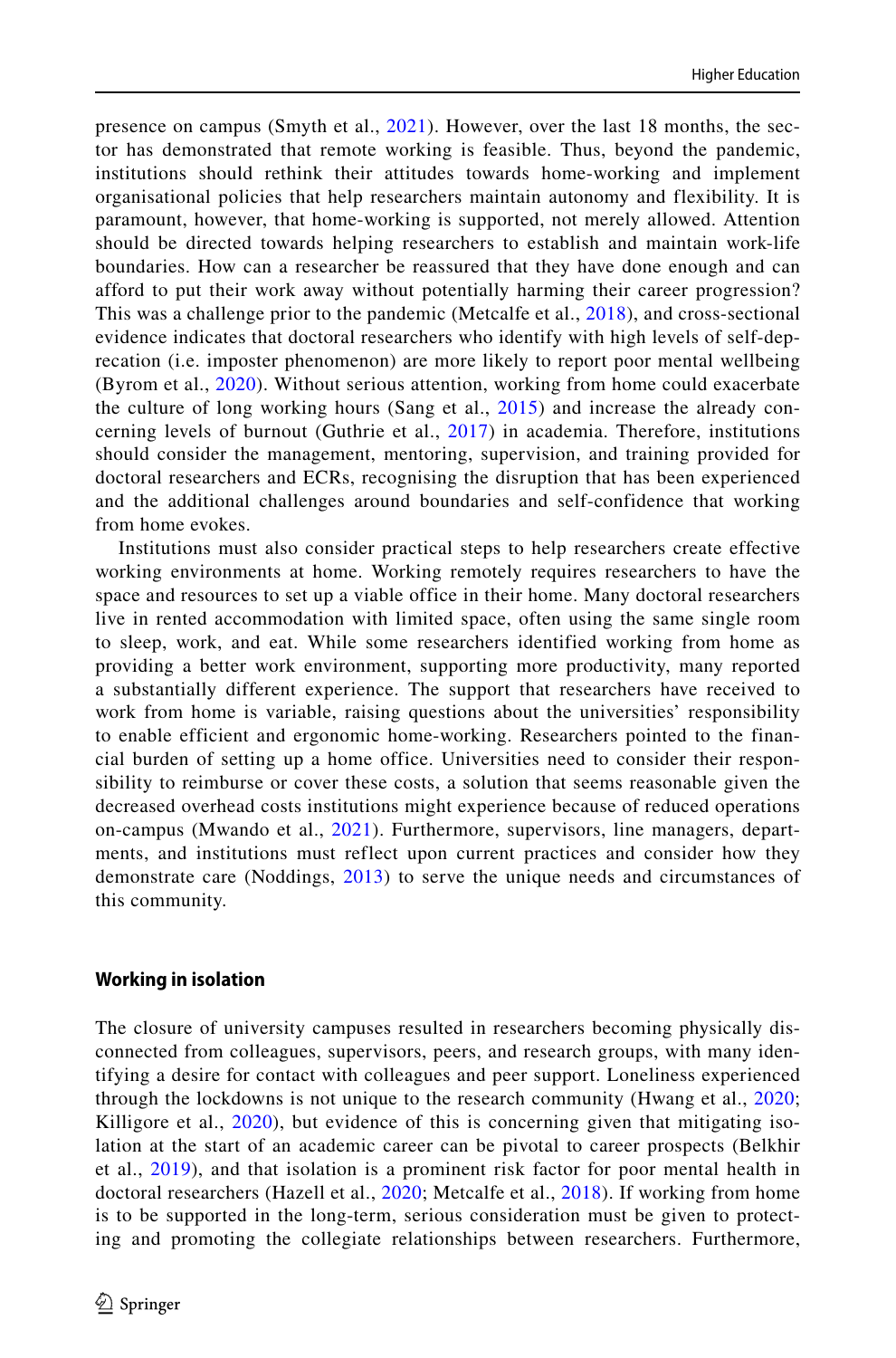HE institutions and key players across the HE sector (e.g. scholarly bodies, funders) should proactively take steps to direct resources towards the networking opportunities afforded to doctoral researchers and ECRs. The provision of such opportunities is paramount to ensure that researchers do not become increasingly isolated and/or miss out on some of the many potential benefits of research collaborations, such as the exchanging of ideas, development of new skills, access to funding, and production of higher quality outputs.

#### **Employment precarity and funding uncertainty**

The last 18 months have been a difficult time financially for the HE sector, and many respondents voiced their concerns about careers and future employment as a result of measures—or the lack thereof—taken in response to the financial crisis. Concerns with careers and future employment are not new; as a community primarily working on highly competitive, short-term contracts, worries about the next career move are never far away (Byrom et al., [2020;](#page-15-1) Metcalfe et al., [2018\)](#page-16-4). However, the pandemic has accentuated this, creating unease about the time and opportunities lost. Despite realising some small savings on staff overheads during the pandemic, universities in the UK have experienced substantial financial losses due to the reduction of income from accommodation, catering, and student recruitment, alongside investments to ensure campus buildings are COVID-19-secure (Burki, [2020](#page-15-7)). Many fixed-term contracts are not being renewed and recruitment suspensions have been implemented (Watermeyer et al., [2021\)](#page-17-4). This contraction will have real implications for the doctoral and early career research community, heightening job precarity and aggravating funding uncertainty. Finding ways to minimise the impact of the pandemic on the career prospects of doctoral researchers and ECRs will be key to reducing concerns in this community.

#### **Limitations and future directions**

The fndings should be interpreted in light of several limitations. Our analysis is based on the perspectives of doctoral researchers and ECRs in the UK during the frst national lockdown. Given that substantial changes have occurred in the sector since then, it remains unknown how the experiences of this community are similar or diferent to those at later stages in the pandemic. However, as pointed out in our discussion, many of the consequences of the initial lockdown could have longer-term efects for doctoral researchers and ECRs if intervention measures are not put in place. Despite this, there is a need to investigate the long-term impact of working from home and changes that have arisen because of the pandemic for these groups. Although the fndings may resonate with the experiences of doctoral researchers and ECRs in the UK, therefore potentially achieving naturalistic generalisability for some, they may not resonate with the experience of researchers in other countries given that the nature, degree, and longevity of the pandemic's impact on HE have varied internationally; the fndings should, however, be of interest internationally given the UK's large contribution to the international scientifc community.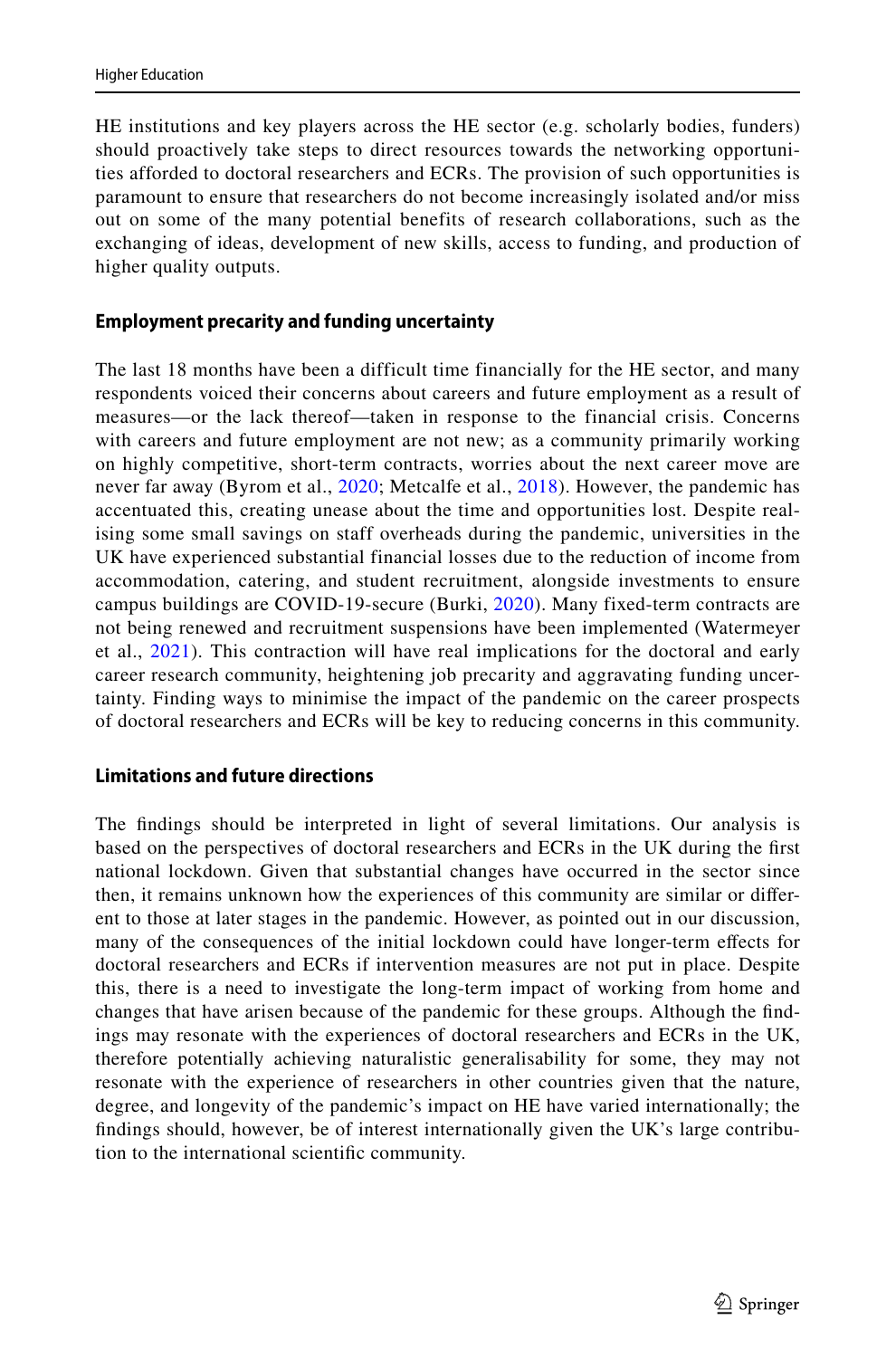## **Conclusions**

Although disruption caused by the pandemic has demonstrated benefts in that working from home may now be more feasible for some researchers, the signifcant challenges posed could have a long-lasting impact on the career prospects of doctoral researchers and ECRs. Support from HE institutions is integral to creating stability and success for this community beyond the pandemic. Universities should lead the way in addressing longstanding challenges in this population by grasping this unique opportunity to protect and support the futures of the next generation of researchers, teaching staff, and academic leaders.

**Acknowledgements** We wish to thank Janet Metcalfe at Vitae for assistance in designing and disseminating the survey.

**Funding** Nicola Byrom is supported by an ESRC grant (ES/S00324X/1).

#### **Declarations**

**Confict of interest** The authors declare no competing interests.

**Open Access** This article is licensed under a Creative Commons Attribution 4.0 International License, which permits use, sharing, adaptation, distribution and reproduction in any medium or format, as long as you give appropriate credit to the original author(s) and the source, provide a link to the Creative Commons licence, and indicate if changes were made. The images or other third party material in this article are included in the article's Creative Commons licence, unless indicated otherwise in a credit line to the material. If material is not included in the article's Creative Commons licence and your intended use is not permitted by statutory regulation or exceeds the permitted use, you will need to obtain permission directly from the copyright holder. To view a copy of this licence, visit [http://creativecommons.org/licenses/by/4.0/.](http://creativecommons.org/licenses/by/4.0/)

## **References**

- <span id="page-15-6"></span>Belkhir, M., Brouard, M., Brunk, K., Dalmoro, M., Dinnin Huff, A., Ferreira, M. C., Figueiredo, B., Scaraboto, D., Sibai, O., & Smith, A. (2019). Isolation in globalizing academic felds: A collaborative autoethnography of Early Career Researchers. *Academy of Management Learning and Education, 18*(2), 261–285.<https://doi.org/10.5465/amle.2017.0329>
- <span id="page-15-5"></span>Braun, V., & Clarke, V. (2019). Refecting on refexive thematic analysis. *Qualitative Research in Sport, Exercise and Health, 11*(4), 589–597.<https://doi.org/10.1080/2159676X.2019.1628806>
- <span id="page-15-4"></span>Braun, V., Clarke, V., & Weate, P. (2016). Using thematic analysis in sport and exercise research. In B. Smith & A. C. Sparkes (Eds.), *Routledge handbook of qualitative research methods in sport and exercise* (pp. 191–206). Routledge.
- <span id="page-15-3"></span>Braun, V., Clarke, V., Boulton, E., Davey, L., & McEvoy, C. (2021). The online survey as a qualitative research tool. *International Journal of Social Research Methodology, 24*(6), 641–654. [https://doi.org/](https://doi.org/10.1080/13645579.2020.1805550) [10.1080/13645579.2020.1805550](https://doi.org/10.1080/13645579.2020.1805550).
- <span id="page-15-7"></span>Burki, T. K. (2020). COVID-19: Consequences for higher education. *Lancet Oncology, 21*(6), 758. [https://](https://doi.org/10.1016/S1470-2045(20)30287-4) [doi.org/10.1016/S1470-2045\(20\)30287-4](https://doi.org/10.1016/S1470-2045(20)30287-4)
- <span id="page-15-2"></span>Byrom, N. (2020). COVID-19 and the research community: The challenges of lockdown for early-career researchers. *eLife, 9*, e59634. <https://doi.org/10.7554/eLife.59634>.
- <span id="page-15-1"></span>Byrom, N. C., Dinu, L., Kirkman, A., & Hughes, G. (2020). Predicting stress and mental wellbeing among doctoral researchers. *Journal of Mental Health*, 1–9. [https://doi.org/10.1080/09638237.2020.](https://doi.org/10.1080/09638237.2020.1818196) [1818196](https://doi.org/10.1080/09638237.2020.1818196)
- <span id="page-15-0"></span>Corbera, E., Anguelovski, I., Honey-Rosés, J., & Ruiz-Mallén, I. (2020). Academia in the time of COVID-19: Towards an ethics of care. *Planning Theory & Practice, 21*(2), 191–199. [https://doi.org/10.1080/](https://doi.org/10.1080/14649357.2020.1757891) [14649357.2020.1757891](https://doi.org/10.1080/14649357.2020.1757891)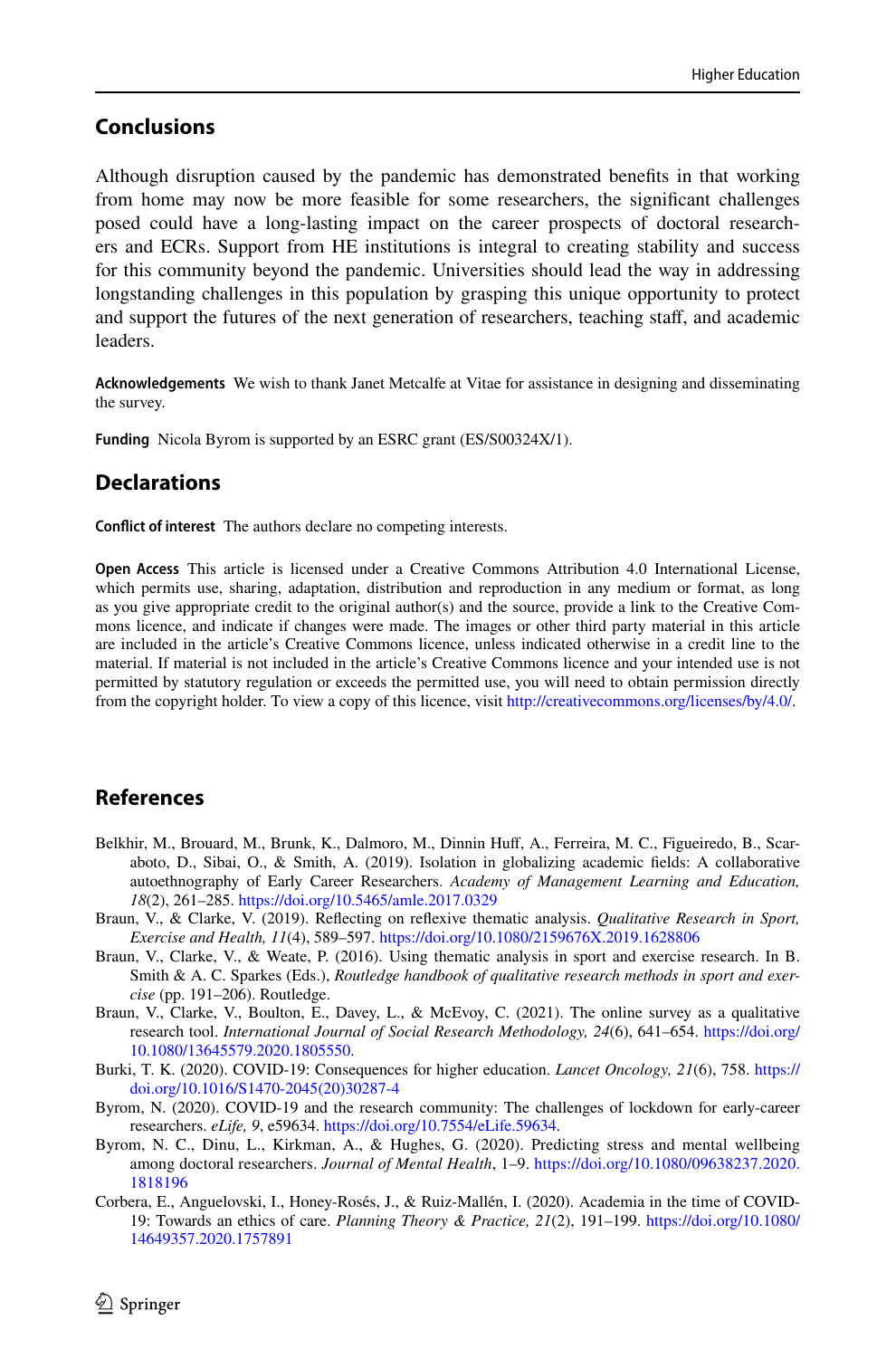- <span id="page-16-8"></span>Cornell, B. (2020). PhD students and their careers. Retrieved from [https://www.hepi.ac.uk/wp-content/uploa](https://www.hepi.ac.uk/wp-content/uploads/2020/07/HEPI-Policy-Note-25_PhD-students-careers_FINAL.pdf) [ds/2020/07/HEPI-Policy-Note-25\\_PhD-students-careers\\_FINAL.pdf](https://www.hepi.ac.uk/wp-content/uploads/2020/07/HEPI-Policy-Note-25_PhD-students-careers_FINAL.pdf)
- <span id="page-16-7"></span>Cozzens, S. E. (1990). Options for the future of research evaluation. In *The research system in transition* (pp. 281–293). Springer.
- <span id="page-16-9"></span>Dorenkamp, I., & Süß, S. (2017). Work-life confict among young academics: Antecedents and gender efects. *European Journal of Higher Education, 7*(4), 402–423. [https://doi.org/10.1080/21568235.](https://doi.org/10.1080/21568235.2017.1304824) [2017.1304824](https://doi.org/10.1080/21568235.2017.1304824)
- <span id="page-16-5"></span>Evans, T. M., Bira, L., Gastelum, J. B., Weiss, L. T., & Vanderford, N. L. (2018). Evidence for a mental health crisis in graduate education. *Nature Biotechnology, 36*(3), 282.<https://doi.org/10.1038/nbt.4089>
- <span id="page-16-12"></span>Gibson, S., Baskerville, D. A., Berry, A., Black, A., Norris, K., & Symeonidou, S. (2017). Including students as co-enquirers: Matters of identity, agency, language and labelling in an International participatory research study. *International Journal of Educational Research, 81*, 108–118. [https://doi.org/10.](https://doi.org/10.1016/j.ijer.2016.11.008) [1016/j.ijer.2016.11.008](https://doi.org/10.1016/j.ijer.2016.11.008)
- <span id="page-16-1"></span>Gibson, E. M., Bennett, F. C., Gillespie, S. M., Deniz Guler, A., Gutmann, D. H., Halpern, C. H., Kucenas, S. C., Kushida, C. A., Lemieux, M., Liddelow, S., Macauley, S. L., Li, Q., Quinn, M. A., Weiss Roberts, L., Saligrama, N., Taylor, K. R., Venkatesh, H. S., Yalcin, B., & Zuchero, J. B. (2020). How support of early career researchers can reset science in the post COVID-19 world. *Cell, 181*(7), 1445– 1449. <https://doi.org/10.1016/j.cell.2020.05.045>
- <span id="page-16-2"></span>Greener, S. L. (2021). Non-supervisory support for doctoral students in business and management: A critical friend. *The International Journal of Management Education, 19*(2), 100463. [https://doi.org/10.](https://doi.org/10.1016/j.ijme.2021.100463) [1016/j.ijme.2021.100463](https://doi.org/10.1016/j.ijme.2021.100463)
- <span id="page-16-10"></span>Gui, Q., Liu, C., & Du, D. (2019). Globalization of science and international scientifc collaboration: A network perspective. *Geoforum, 105*, 1–12. <https://doi.org/10.1016/j.geoforum.2019.06.017>
- <span id="page-16-17"></span>Guthrie, S., Lichten, C.A., van Belle, J., Ball, S., Knack, A., & Hofman, J. (2017). Understanding mental health in the research environment: A rapid evidence assessment. Retrieved from: RAND Corporation: [https://www.rand.org/pubs/research\\_reports/RR2022.html.](https://www.rand.org/pubs/research_reports/RR2022.html)
- <span id="page-16-20"></span>Hazell, C. M., Chapman, L., Valeix, S. F., Roberts, P., Nevin, J. E., & Berry, C. (2020). Understanding the mental health of doctoral researchers: A mixed methods systematic review with meta-analysis and meta-synthesis. *Systematic Reviews, 9*, 197.<https://doi.org/10.1186/s13643-020-01443-1>
- <span id="page-16-18"></span>Hwang, T. F., Rabheru, K., Peisah, C., Reichman, W., & Ikeda, M. (2020). Loneliness and social isolation during the COVID-19 pandemic. *International Psychogeriatrics, 32*(10), 1217–1220. [https://](https://doi.org/10.1017/S1041610220000988) [doi.org/10.1017/S1041610220000988](https://doi.org/10.1017/S1041610220000988)
- <span id="page-16-3"></span>Izak, M., Kostera, M., & Zawadzki, M. (2017). Introduction: The future of university education. In M. Izak, M. Kostera, & M. Zawadzki (Eds.), *The future of university education* (pp. 1–19). Palgrave Macmillan.
- <span id="page-16-16"></span>Kebritchi, M., Lipschuetz, A., & Santiague, L. (2017). Issues and challenges for teaching successful online courses in higher education: A literature review. *Journal of Educational Technology Systems, 46*(1), 4–29. <https://doi.org/10.1177/0047239516661713>
- <span id="page-16-19"></span>Killigore, W. D. S., Cloonan, S. A., Taylor, E. C., & Dailey, N. S. (2020). Loneliness: A signature mental health concern in the era of COVID-19. *Psychiatry Research, 290*, 113117. [https://doi.org/10.](https://doi.org/10.1016/j.psychres.2020.113117) [1016/j.psychres.2020.113117](https://doi.org/10.1016/j.psychres.2020.113117)
- <span id="page-16-0"></span>Kissler, S. M., Tedijanto, C., Goldstein, E., Grad, Y. H., & Lipsitch, M. (2020). Projecting the transmission dynamics of SARS-CoV-2 through the postpandemic period. *Science, 368*(6493), 860–868. <https://doi.org/10.1126/science.abb5793>
- <span id="page-16-13"></span>Lazard, L., & McAvoy, J. (2020). Doing refexivity in psychological research: What's the point? What's the practice? *Qualitative Research in Psychology, 17*(2), 159–177. [https://doi.org/10.1080/14780](https://doi.org/10.1080/14780887.2017.1400144) [887.2017.1400144](https://doi.org/10.1080/14780887.2017.1400144)
- <span id="page-16-15"></span>Lerchenmüller, C., Schmallenbach, L., Jena, A. B., & Lerchenmueller, M. J. (2021). Longitudinal analyses of gender diferences in frst authorship publications related to COVID-19. *British Medical Journal Open, 11*, e045176. <https://doi.org/10.1136/bmjopen-2020-045176>
- <span id="page-16-6"></span>Levecque, K., Anseel, F., De Beuckelaer, A., Van der Heyden, J., & Gisle, L. (2017). Work organization and mental health problems in PhD students. *Research Policy, 46*(4), 868–879. [https://doi.org/10.](https://doi.org/10.1016/j.respol.2017.02.008) [1016/j.respol.2017.02.008](https://doi.org/10.1016/j.respol.2017.02.008)
- <span id="page-16-11"></span>Malterud, K., Siersma, V. D., & Guassora, A. D. (2016). Sample size in qualitative interview studies: Guided by information power. *Qualitative Health Research, 26*(13), 1753–1760. [https://doi.org/10.](https://doi.org/10.1177/1049732315617444) [1177/1049732315617444](https://doi.org/10.1177/1049732315617444)

<span id="page-16-14"></span>Maxwell, J. (2012). *A realist approach for qualitative methods*. Sage.

<span id="page-16-4"></span>Metcalfe, J., Levecque, K., & Wilson, S. (2018). *Exploring wellbeing and mental health and associated support services for postgraduate researchers.* Cambridge: Vitae: The Careers Research and Advisory Centre (CRAC).